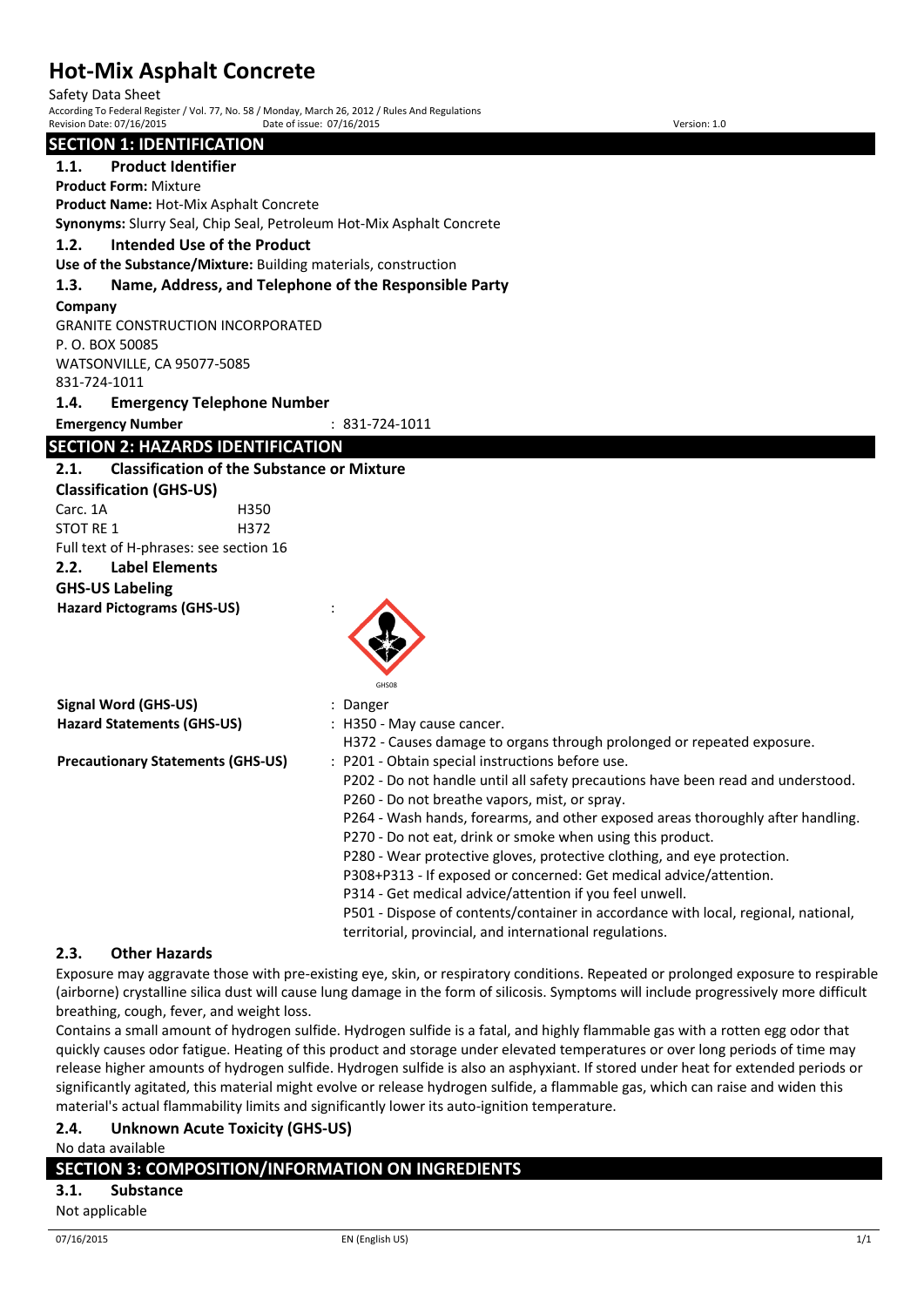Safety Data Sheet

According to Federal Register / Vol. 77, No. 58 / Monday, March 26, 2012 / Rules and Regulations

| <b>Product Identifier</b> | %        | <b>Classification (GHS-US)</b>           |
|---------------------------|----------|------------------------------------------|
| N/A                       | > 90     | Not classified                           |
| (CAS No) 14808-60-7       | $1 - 20$ | Carc. 1A, H350<br><b>STOT RE 1, H372</b> |
| (CAS No) 8052-42-4        | < 10     | Carc. 2, H351                            |
| (CAS No) 14464-46-1       | $\leq 1$ | Carc. 1A, H350<br><b>STOT RE 1, H372</b> |
| (CAS No) 15468-32-3       | $\leq 1$ | Carc. 1A, H350<br><b>STOT RE 1, H372</b> |
|                           |          |                                          |

Full text of H-phrases: see section 16

#### **SECTION 4: FIRST AID MEASURES**

#### **4.1. Description of First Aid Measures**

**First-aid Measures General**: Never give anything by mouth to an unconscious person. If you feel unwell, seek medical advice (show the label if possible).

**First-aid Measures After Inhalation**: Remove to fresh air and keep at rest in a position comfortable for breathing. Obtain medical attention if breathing difficulty persists.

**First-aid Measures After Skin Contact**: Rinse immediately with plenty of water. Obtain medical attention if irritation develops or persists.

**First-aid Measures After Eye Contact**: Rinse cautiously with water for at least 15 minutes. Remove contact lenses, if present and easy to do. Continue rinsing. Obtain medical attention.

**First-aid Measures After Ingestion**: Do not induce vomiting. Rinse mouth. Seek medical attention if any problems arise.

#### **4.2. Most important symptoms and effects, both acute and delayed**

**Symptoms/Injuries:** Causes damage to organs through prolonged or repeated exposure.

**Symptoms/Injuries After Inhalation:** Repeated exposure to respirable (airborne) crystalline silica dust will cause lung damage in the form of silicosis. Inhalation of fumes or vapours may cause respiratory irritation. WARNING: irritating and toxic hydrogen sulfide gas may be present. Greater than 15-20ppm continuous exposure can cause mucous membrane and respiratory tract irritation. 50-500 ppm can cause headache, nausea, and dizziness. Continued exposure at these levels can lead to loss of reasoning and balance, difficulty in breathing, fluid in the lungs, and possible loss of consciousness. Greater than 500ppm can cause rapid unconsciousness and death if not promptly revived.

**Symptoms/Injuries After Skin Contact:** Repeated or prolonged skin contact may cause irritation.

**Symptoms/Injuries After Eye Contact:** Repeated or prolonged contact will cause mechanical irritation.

**Symptoms/Injuries After Ingestion:** Ingestion is likely to be harmful or have adverse effects.

**Chronic Symptoms:** May cause cancer. Causes damage to organs through prolonged or repeated exposure. Repeated or prolonged exposure to respirable (airborne) crystalline silica dust will cause lung damage in the form of silicosis. Symptoms will include progressively more difficult breathing, cough, fever, and weight loss. Repeated or prolonged skin contact may cause dermatitis and defatting. Product may contain polynuclear aromatic hydrocarbons (PNAs). Evidence from animal studies indicates that prolonged exposure to various PNAs can cause cancer of the lungs, skin and other organs.

#### **4.3. Indication of Any Immediate Medical Attention and Special Treatment Needed**

If you feel unwell, seek medical advice (show the label where possible).

## **SECTION 5: FIRE-FIGHTING MEASURES**

### **5.1. Extinguishing Media**

**Suitable Extinguishing Media:** Alcohol-resistant foam. Carbon dioxide (CO<sub>2</sub>). Earth. Sand. Dry chemical powder. **Unsuitable Extinguishing Media:** Do not use water when molten material is involved, may react violently or explosively on contact with water. Reacts violently on contact with water. A heavy water stream may spread burning liquid.

#### **5.2. Special Hazards Arising From the Substance or Mixture**

**Fire Hazard:** Not considered flammable but may burn at high temperatures.

**Explosion Hazard:** Contains a small amount of hydrogen sulfide. Hydrogen sulfide is a fatal and highly flammable gas with a rotten egg odor that quickly causes odor fatigue. Heating of this product and storage under elevated temperatures or over long periods of time may release higher amounts of hydrogen sulfide. Hydrogen sulfide is also an asphyxiant. **Reactivity:** Hazardous reactions will not occur under normal conditions.

### **5.3. Advice for Firefighters**

**Precautionary Measures Fire:** Exercise caution when fighting any chemical fire.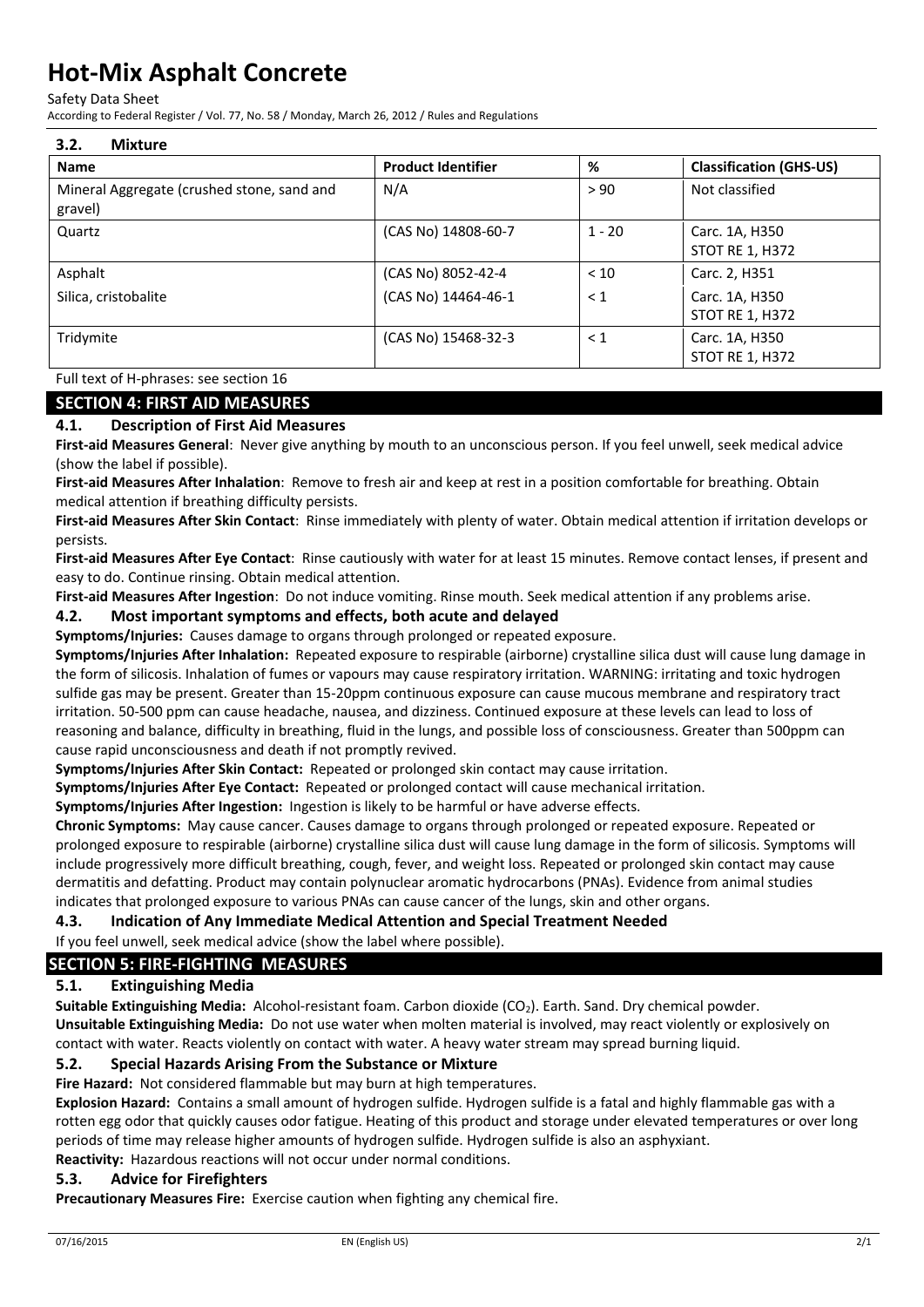Safety Data Sheet

According to Federal Register / Vol. 77, No. 58 / Monday, March 26, 2012 / Rules and Regulations

**Firefighting Instructions:** Do not allow run-off from fire fighting to enter drains or water sources. Use water spray or fog for cooling exposed containers. Do not breathe fumes from fires or vapors from decomposition. Remove containers from fire area if this can be done without risk.

**Other Information:** Do not add water to molten material as this may cause spattering.

## **SECTION 6: ACCIDENTAL RELEASE MEASURES**

#### **6.1. Personal Precautions, Protective Equipment and Emergency Procedures**

**General Measures**: Avoid all contact with skin, eyes, or clothing. Do NOT breathe dust, vapor, mist, or spray. Keep away from open flames, hot surfaces and sources of ignition. No smoking.

#### **6.1.1. For Non-emergency Personnel**

**Protective Equipment:** Use appropriate personal protection equipment (PPE).

**Emergency Procedures:** Evacuate unnecessary personnel.

#### **6.1.2. For Emergency Responders**

**Emergency Procedures:** Eliminate ignition sources. Stop leak if safe to do so. If possible, stop flow of product.

#### **6.2. Environmental Precautions**

Prevent entry to sewers and public waters.

#### **6.3. Methods and Material for Containment and Cleaning Up**

**For Containment:** Contain any spills with dikes or absorbents to prevent migration and entry into sewers or streams. Where possible allow molten material to solidify naturally.

**Methods for Cleaning Up:** Cool molten material to limit spreading. Allow liquid material to solidify before cleaning up. Take up mechanically (sweeping, shoveling) and collect in suitable container for disposal.

#### **6.4. Reference to Other Sections**

Concerning disposal elimination after cleaning, see item 13.

#### **SECTION 7: HANDLING AND STORAGE**

#### **7.1. Precautions for Safe Handling**

**Additional Hazards When Processed:** Keep away from heat/sparks/open flames/hot surfaces. – No smoking.

**Precautions for Safe Handling:** Protect skin and eyes from contact with molten material. Do NOT breathe dust, vapor, mist, or spray.

#### **7.2. Conditions for Safe Storage, Including Any Incompatibilities**

**Storage Conditions:** Keep in fireproof place.

**Storage Area:** Store in a well-ventilated place. Keep cool.

#### **7.3. Specific End Use(s)**

#### Building materials, construction

### **SECTION 8: EXPOSURE CONTROLS/PERSONAL PROTECTION**

#### **8.1. Control Parameters**

For substances listed in section 3 that are not listed here, there are no established exposure limits from the manufacturer, supplier, importer, or the appropriate advisory agency including: ACGIH (TLV), NIOSH (REL), or OSHA (PEL).

| Quartz (14808-60-7)    |                                          |                                                                           |
|------------------------|------------------------------------------|---------------------------------------------------------------------------|
| <b>USA ACGIH</b>       | ACGIH TWA $(mg/m3)$                      | 0.025 mg/m <sup>3</sup> (respirable fraction)                             |
| <b>USA ACGIH</b>       | <b>ACGIH chemical category</b>           | A2 - Suspected Human Carcinogen                                           |
| <b>USA NIOSH</b>       | NIOSH REL (TWA) (mg/m <sup>3</sup> )     | 0.05 mg/m <sup>3</sup> (respirable dust)                                  |
| <b>USA IDLH</b>        | US IDLH $(mg/m3)$                        | 50 mg/m <sup>3</sup> (respirable dust)                                    |
| <b>USA OSHA</b>        | OSHA PEL (STEL) (mg/m <sup>3</sup> )     | 250 mppcf/%SiO <sub>2</sub> +5, 10mg/m <sup>3</sup> /%SiO <sub>2</sub> +2 |
|                        | Silica, cristobalite (14464-46-1)        |                                                                           |
| <b>USA ACGIH</b>       | ACGIH TWA $(mg/m3)$                      | 0.025 mg/m <sup>3</sup> (respirable fraction)                             |
| <b>USA ACGIH</b>       | <b>ACGIH chemical category</b>           | Suspected Human Carcinogen                                                |
| <b>USA NIOSH</b>       | NIOSH REL (TWA) (mg/m <sup>3</sup> )     | 0.05 mg/m <sup>3</sup> (respirable dust)                                  |
| <b>USA IDLH</b>        | US IDLH $(mg/m3)$                        | 25 mg/m <sup>3</sup> (respirable dust)                                    |
| Tridymite (15468-32-3) |                                          |                                                                           |
| <b>USA NIOSH</b>       | NIOSH REL (TWA) (mg/m <sup>3</sup> )     | 0.05 mg/m <sup>3</sup> (respirable dust)                                  |
| <b>USA IDLH</b>        | US IDLH $(mg/m3)$                        | 25 mg/m <sup>3</sup> (respirable dust)                                    |
| Asphalt (8052-42-4)    |                                          |                                                                           |
| <b>USA ACGIH</b>       | ACGIH TWA (mg/m <sup>3</sup> )           | $0.5 \text{ mg/m}^3$ (fume, inhalable fraction)                           |
| <b>USA ACGIH</b>       | <b>ACGIH chemical category</b>           | Not Classifiable as a Human Carcinogen fume, coal tar-free                |
| <b>USA NIOSH</b>       | NIOSH REL (ceiling) (mg/m <sup>3</sup> ) | 5 mg/m <sup>3</sup> (fume)                                                |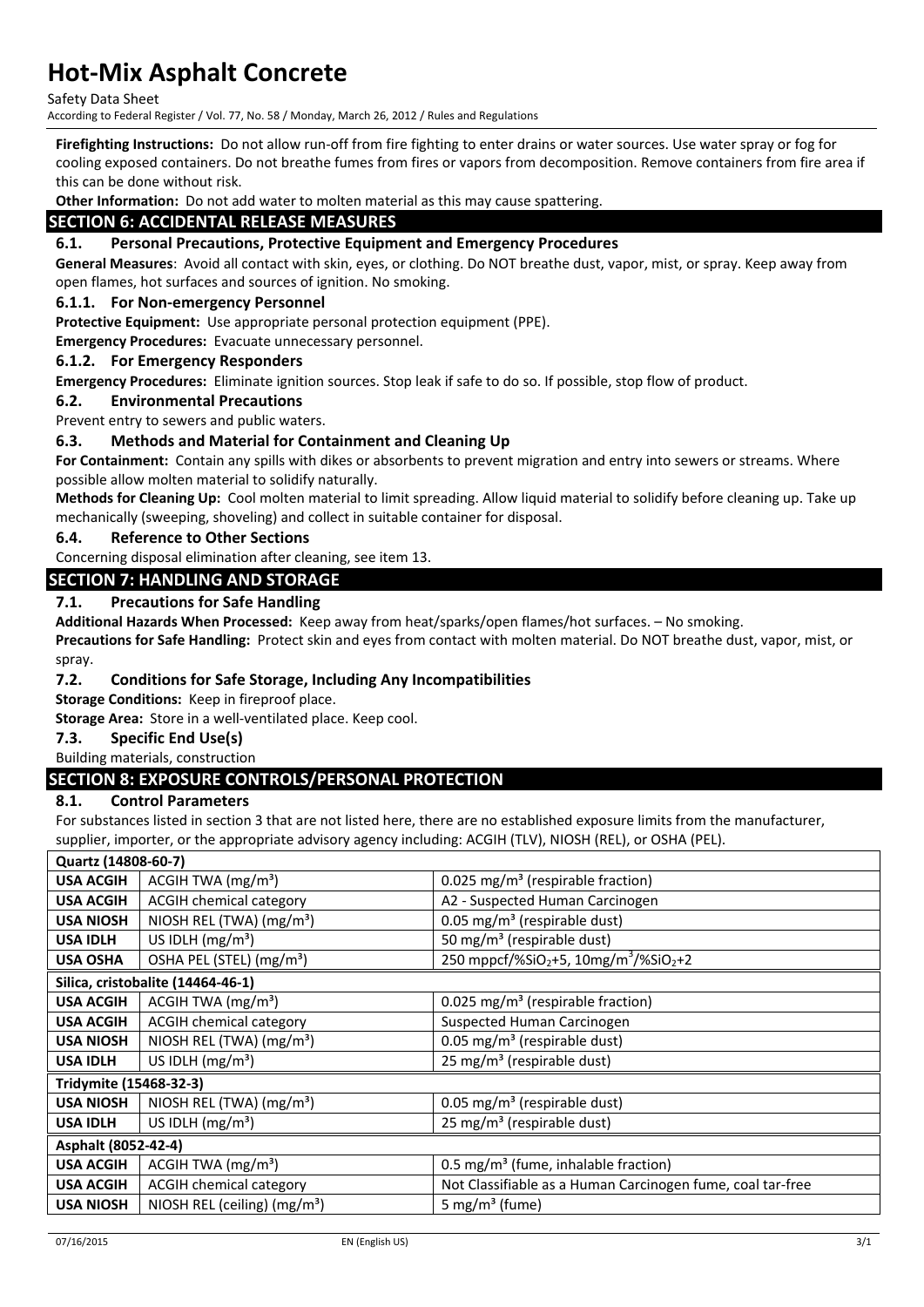Safety Data Sheet

According to Federal Register / Vol. 77, No. 58 / Monday, March 26, 2012 / Rules and Regulations

#### **8.2. Exposure Controls**

| <b>LAPUSULE CUILLIUIS</b>                                            |                                                                                                                                                                                                                                                 |
|----------------------------------------------------------------------|-------------------------------------------------------------------------------------------------------------------------------------------------------------------------------------------------------------------------------------------------|
| <b>Appropriate Engineering Controls</b>                              | : Ensure adequate ventilation, especially in confined areas. Emergency eye wash<br>fountains and safety showers should be available in the immediate vicinity of any<br>potential exposure. Ensure all national/local regulations are observed. |
| <b>Personal Protective Equipment</b>                                 | Protective goggles. Gloves. Protective clothing. Dust formation: dust mask.                                                                                                                                                                     |
|                                                                      |                                                                                                                                                                                                                                                 |
| <b>Materials for Protective Clothing</b>                             | : Chemically resistant materials and fabrics.                                                                                                                                                                                                   |
| <b>Hand Protection</b>                                               | : Wear chemically resistant protective gloves.                                                                                                                                                                                                  |
| <b>Eve Protection</b>                                                | : Chemical goggles or safety glasses.                                                                                                                                                                                                           |
| <b>Skin and Body Protection</b>                                      | : Wear suitable protective clothing.                                                                                                                                                                                                            |
| <b>Respiratory Protection</b>                                        | : Use NIOSH-approved dust mask if dust has the potential to become airborne.                                                                                                                                                                    |
| <b>Environmental Exposure Controls</b>                               | : Do not allow the product to be released into the environment.                                                                                                                                                                                 |
| <b>Consumer Exposure Controls</b>                                    | : Do not eat, drink or smoke during use.                                                                                                                                                                                                        |
| <b>SECTION 9: PHYSICAL AND CHEMICAL PROPERTIES</b>                   |                                                                                                                                                                                                                                                 |
| <b>Information on Basic Physical and Chemical Properties</b><br>9.1. |                                                                                                                                                                                                                                                 |
| <b>Physical State</b>                                                | : Liquid                                                                                                                                                                                                                                        |
| Appearance                                                           | : Course black material with volatile liquid component                                                                                                                                                                                          |
| Odor                                                                 | : Petroleum odor                                                                                                                                                                                                                                |
| <b>Odor Threshold</b>                                                | : No data available                                                                                                                                                                                                                             |
| рH                                                                   | : No data available                                                                                                                                                                                                                             |
| <b>Evaporation Rate</b>                                              | : No data available                                                                                                                                                                                                                             |
| <b>Melting Point</b>                                                 | : No data available                                                                                                                                                                                                                             |
| <b>Freezing Point</b>                                                | : No data available                                                                                                                                                                                                                             |
| <b>Boiling Point</b>                                                 | No data available                                                                                                                                                                                                                               |
| <b>Flash Point</b>                                                   | : No data available                                                                                                                                                                                                                             |
| <b>Auto-ignition Temperature</b>                                     | : No data available                                                                                                                                                                                                                             |
| <b>Decomposition Temperature</b>                                     | No data available                                                                                                                                                                                                                               |
| Flammability (solid, gas)                                            | No data available                                                                                                                                                                                                                               |
| <b>Vapor Pressure</b>                                                | : No data available                                                                                                                                                                                                                             |
| Relative Vapor Density at 20 °C                                      | : No data available                                                                                                                                                                                                                             |
| <b>Relative Density</b>                                              | : No data available                                                                                                                                                                                                                             |
| <b>Specific Gravity</b>                                              | : No data available                                                                                                                                                                                                                             |
| Solubility                                                           | : Insoluble in water                                                                                                                                                                                                                            |
| <b>Partition Coefficient: N-Octanol/Water</b>                        | : No data available                                                                                                                                                                                                                             |
| <b>Viscosity</b>                                                     | : No data available                                                                                                                                                                                                                             |
| 9.2.<br><b>Other Information</b> No additional information available |                                                                                                                                                                                                                                                 |

## **SECTION 10: STABILITY AND REACTIVITY**

**10.1. Reactivity:** Hazardous reactions will not occur under normal conditions.

**10.2. Chemical Stability:** Stable under recommended handling and storage conditions (see section 7).

**10.3. Possibility of Hazardous Reactions:** Hazardous polymerization will not occur.

**10.4. Conditions to Avoid:** Incompatible materials.

**10.5. Incompatible Materials:** Strong acids, strong bases, strong oxidizers.

**10.6. Hazardous Decomposition Products:** Quartz (silica) will dissolve in hydroflouric acid producing a corrosive gas, silicon tetrafluoride.

### **SECTION 11: TOXICOLOGICAL INFORMATION**

**11.1. Information On Toxicological Effects Acute Toxicity:** Not classified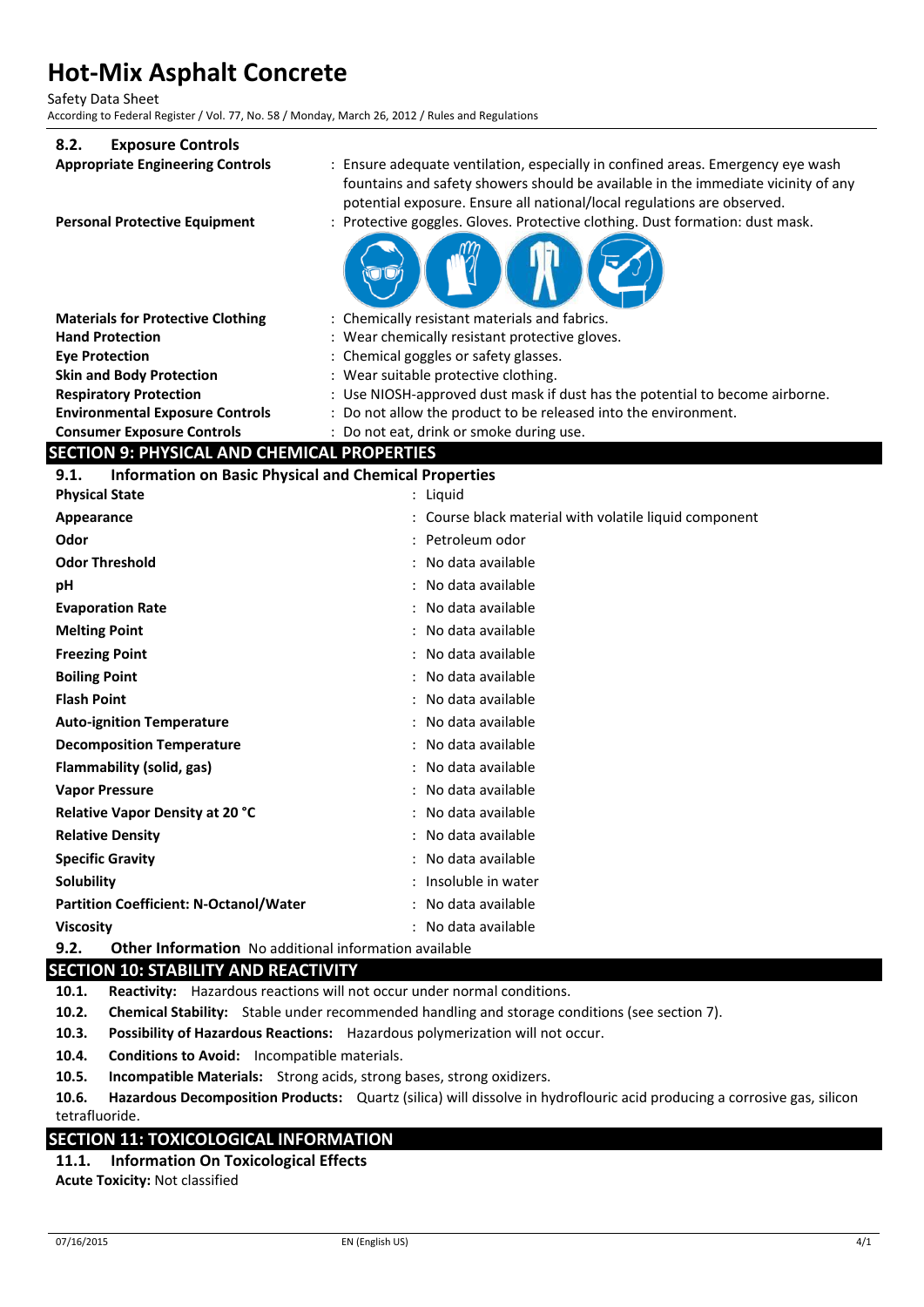Safety Data Sheet

According to Federal Register / Vol. 77, No. 58 / Monday, March 26, 2012 / Rules and Regulations

| Quartz (14808-60-7)        |                            |
|----------------------------|----------------------------|
| LD50 Oral Rat              | $>$ 5000 mg/kg             |
| <b>LD50 Dermal Rat</b>     | > 5000 mg/kg               |
| Asphalt (8052-42-4)        |                            |
| LD50 Oral Rat              | $>$ 5000 mg/kg             |
| <b>LD50 Dermal Rabbit</b>  | > 2000 mg/kg               |
| <b>LC50 Inhalation Rat</b> | $> 94.4$ mg/m <sup>3</sup> |

**Skin Corrosion/Irritation:** Not classified

**Serious Eye Damage/Irritation:** Not classified

#### **Respiratory or Skin Sensitization:** Not classified

**Germ Cell Mutagenicity:** Not classified

**Carcinogenicity:** May cause cancer.

| Quartz (14808-60-7)                              |                                               |
|--------------------------------------------------|-----------------------------------------------|
| <b>IARC</b> group                                |                                               |
| <b>National Toxicology Program (NTP) Status</b>  | Known Human Carcinogens.                      |
| <b>OSHA Hazard Communication Carcinogen List</b> | In OSHA Hazard Communication Carcinogen list. |
| Silica, cristobalite (14464-46-1)                |                                               |
| <b>IARC</b> group                                |                                               |
| <b>OSHA Hazard Communication Carcinogen List</b> | In OSHA Hazard Communication Carcinogen list. |
| Tridymite (15468-32-3)                           |                                               |
| <b>IARC</b> group                                |                                               |
| <b>OSHA Hazard Communication Carcinogen List</b> | In OSHA Hazard Communication Carcinogen list. |
| Asphalt (8052-42-4)                              |                                               |
| <b>IARC</b> group                                | 2B                                            |
| <b>National Toxicology Program (NTP) Status</b>  | Twelfth Report - Items under consideration.   |
| <b>OSHA Hazard Communication Carcinogen List</b> | In OSHA Hazard Communication Carcinogen list. |

**Reproductive Toxicity:** Not classified

**Specific Target Organ Toxicity (Single Exposure):** Not classified

**Specific Target Organ Toxicity (Repeated Exposure):** Causes damage to organs through prolonged or repeated exposure.

#### **Aspiration Hazard:** Not classified

**Symptoms/Injuries After Inhalation:** Repeated exposure to respirable (airborne) crystalline silica dust will cause lung damage in the form of silicosis. Inhalation of fumes or vapours may cause respiratory irritation. WARNING: irritating and toxic hydrogen sulfide gas may be present. Greater than 15-20ppm continuous exposure can cause mucous membrane and respiratory tract irritation. 50-500 ppm can cause headache, nausea, and dizziness. Continued exposure at these levels can lead to loss of reasoning and balance, difficulty in breathing, fluid in the lungs, and possible loss of consciousness. Greater than 500ppm can cause rapid unconsciousness and death if not promptly revived.

**Symptoms/Injuries After Skin Contact:** Repeated or prolonged skin contact may cause irritation.

**Symptoms/Injuries After Eye Contact:** Repeated or prolonged contact will cause mechanical irritation.

**Symptoms/Injuries After Ingestion:** Ingestion is likely to be harmful or have adverse effects.

**Chronic Symptoms:** May cause cancer. Causes damage to organs through prolonged or repeated exposure. Repeated or prolonged exposure to respirable (airborne) crystalline silica dust will cause lung damage in the form of silicosis. Symptoms will include progressively more difficult breathing, cough, fever, and weight loss. Repeated or prolonged skin contact may cause dermatitis and defatting. Product may contain polynuclear aromatic hydrocarbons (PNAs). Evidence from animal studies indicates that prolonged exposure to various PNAs can cause cancer of the lungs, skin and other organs.

### **SECTION 12: ECOLOGICAL INFORMATION**

**12.1. Toxicity** No additional information available

**12.2. Persistence and Degradability** No additional information available

#### **12.3. Bioaccumulative Potential**

| Asphalt (8052-42-4) |                               |
|---------------------|-------------------------------|
| <b>BCF fish 1</b>   | (no bioaccumulation expected) |
| <b>Log Pow</b>      |                               |
|                     |                               |

#### **12.4. Mobility in Soil** No additional information available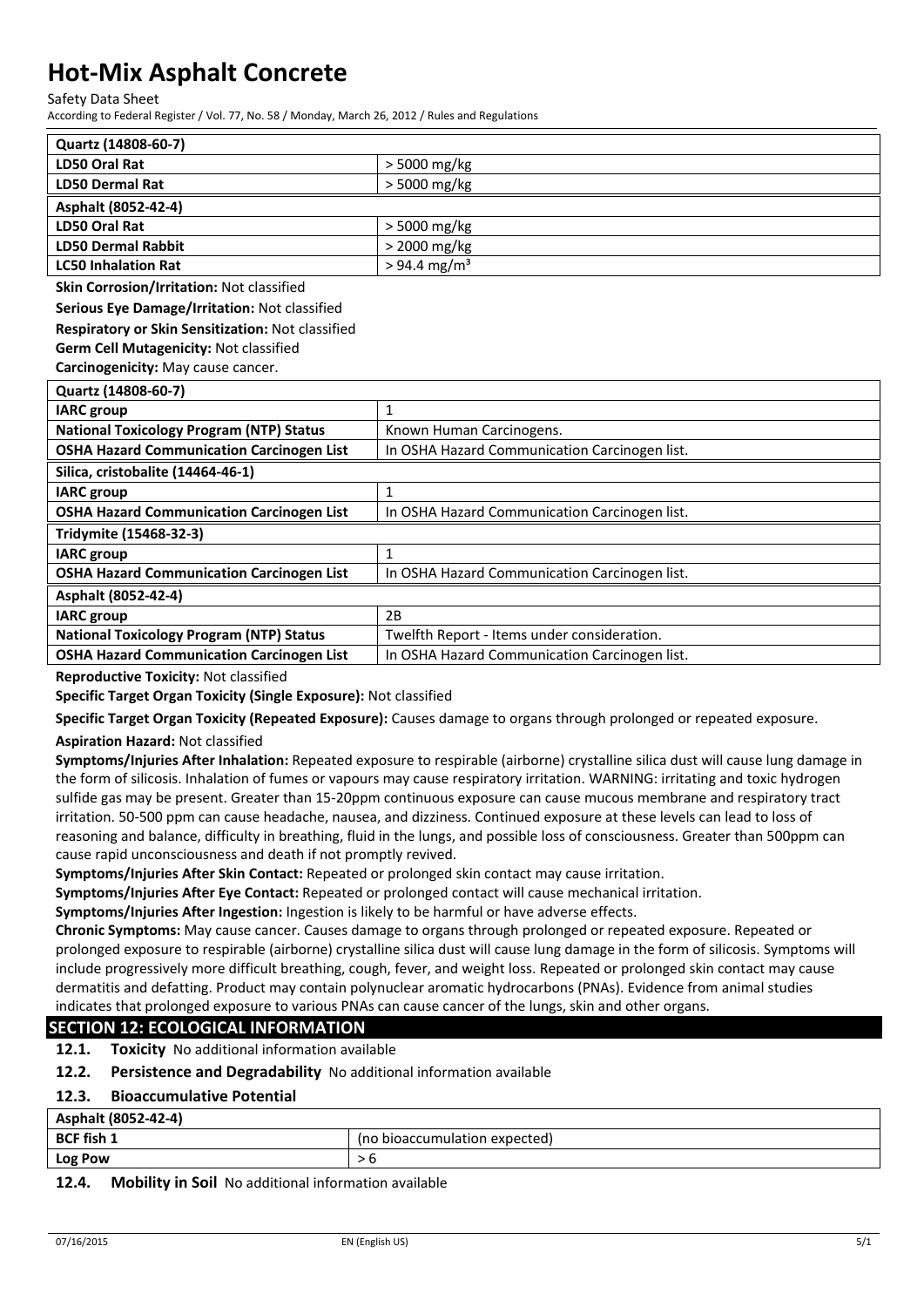Safety Data Sheet

According to Federal Register / Vol. 77, No. 58 / Monday, March 26, 2012 / Rules and Regulations

## **12.5. Other Adverse Effects**

**Other Information** : Avoid release to the environment.

## **SECTION 13: DISPOSAL CONSIDERATIONS**

**13.1. Waste treatment methods**

**Waste Disposal Recommendations:** Dispose of waste material in accordance with all local, regional, national, provincial, territorial and international regulations.

**Ecology – Waste Materials:** Avoid release to the environment.

| <b>SECTION 14: TRANSPORT INFORMATION</b> |                                                                                  |  |
|------------------------------------------|----------------------------------------------------------------------------------|--|
| 14.1. In Accordance with DOT             |                                                                                  |  |
| <b>Proper Shipping Name</b>              | : ELEVATED TEMPERATURE LIQUID, N.O.S. (Asphalt)                                  |  |
| <b>Hazard Class</b>                      | : 9                                                                              |  |
| <b>Identification Number</b>             | : UN3257                                                                         |  |
| <b>Label Codes</b>                       | : 9                                                                              |  |
| <b>Packing Group</b>                     | : III                                                                            |  |
| <b>ERG Number</b>                        | : 128                                                                            |  |
| 14.2. In Accordance with IMDG            |                                                                                  |  |
| <b>Proper Shipping Name</b>              | : ELEVATED TEMPERATURE LIQUID, N.O.S. (Asphalt)                                  |  |
| <b>Hazard Class</b>                      | : 9                                                                              |  |
| <b>Identification Number</b>             | : UN3257                                                                         |  |
| <b>Packing Group</b>                     | : III                                                                            |  |
| <b>Label Codes</b>                       | : 9                                                                              |  |
| EmS-No. (Fire)                           | $F-A$                                                                            |  |
| EmS-No. (Spillage)                       | $: S-P$                                                                          |  |
| 14.3. In Accordance with IATA            |                                                                                  |  |
|                                          | $\mathcal{L}$ FIFILITED TEMPERATURE HOUR M O.C. (A $\mathcal{L}$ - $\mathcal{L}$ |  |

| <b>Proper Shipping Name</b>  | : ELEVATED TEMPERATURE LIQUID, N.O.S. (Asphalt) |       |
|------------------------------|-------------------------------------------------|-------|
| <b>Identification Number</b> | $:$ UN3257                                      |       |
| <b>Hazard Class</b>          | : 9                                             | AHIN, |
| <b>Label Codes</b>           | ٠q                                              |       |
| <b>ERG Code (IATA)</b>       | : 9L                                            |       |

## **SECTION 15: REGULATORY INFORMATION**

| <b>US Federal Regulations</b><br>15.1                                     |                                 |  |
|---------------------------------------------------------------------------|---------------------------------|--|
| <b>Hot-Mix Asphalt Concrete</b>                                           |                                 |  |
| <b>SARA Section 311/312 Hazard Classes</b>                                | Delayed (chronic) health hazard |  |
| Quartz (14808-60-7)                                                       |                                 |  |
| Listed on the United States TSCA (Toxic Substances Control Act) inventory |                                 |  |
| <b>SARA Section 311/312 Hazard Classes</b>                                | Delayed (chronic) health hazard |  |
| Silica, cristobalite (14464-46-1)                                         |                                 |  |
| Listed on the United States TSCA (Toxic Substances Control Act) inventory |                                 |  |
| <b>SARA Section 311/312 Hazard Classes</b>                                | Delayed (chronic) health hazard |  |
| Tridymite (15468-32-3)                                                    |                                 |  |
| <b>SARA Section 311/312 Hazard Classes</b>                                | Delayed (chronic) health hazard |  |
| Asphalt (8052-42-4)                                                       |                                 |  |
| Listed on the United States TSCA (Toxic Substances Control Act) inventory |                                 |  |
| <b>SARA Section 311/312 Hazard Classes</b>                                | Delayed (chronic) health hazard |  |
| <b>US State Regulations</b><br>15.2                                       |                                 |  |
| Quartz (14808-60-7)                                                       |                                 |  |

**U.S. - California - Proposition 65 - Carcinogens List** WARNING: This product contains chemicals known to the State of California to cause cancer.

#### **Quartz (14808-60-7)**

U.S. - Massachusetts - Right To Know List

U.S. - New Jersey - Right to Know Hazardous Substance List

U.S. - Pennsylvania - RTK (Right to Know) List

#### **Silica, cristobalite (14464-46-1)**